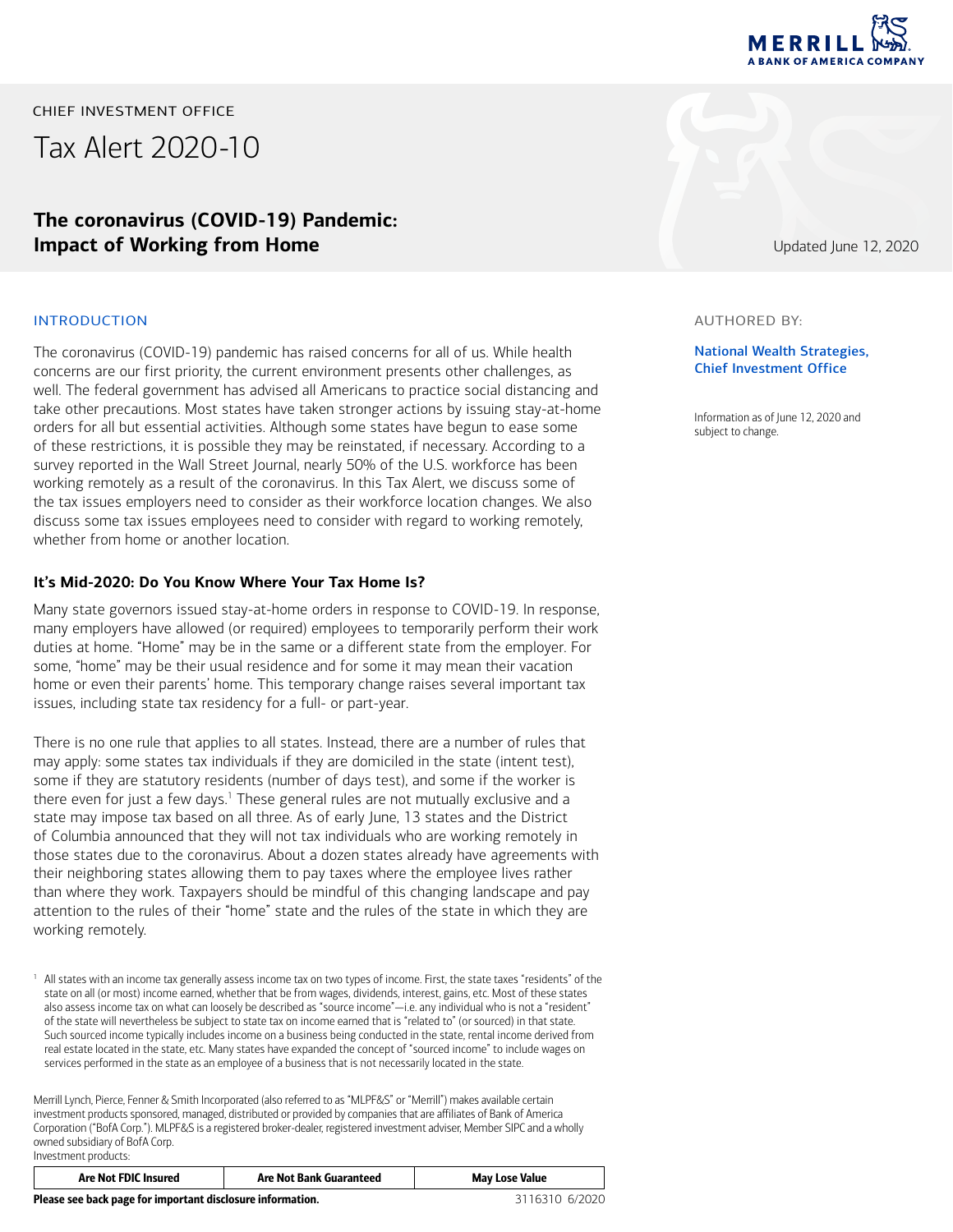### **Home Office Expenses**

In order to reduce the risk of contracting or spreading the virus, many employees have been working from home, sometimes mandated by their employers and sometimes for their own concerns and convenience. This raises the question of whether employees may claim an income tax deduction for expenses related to their so-called home office, such as office supplies, new equipment and other expenses. Some employers have been providing their employees a monthly allowance for their additional expenses while working remotely. We address that issue in the next section.

Home office deductions. Generally, under Internal Revenue Code (IRC) Section 280A, deductions for business expenses with respect to a dwelling unit used by the taxpayer during the taxable year as a residence are disallowed. However, there is an exception for expenses attributable to the business use of a home, but only to the extent of the gross income from such use. To satisfy the business use qualification, the dwelling unit (or portion thereof, such as a specific room) must be exclusively used on a regular basis as the principal place of business for any trade or business of the taxpayer. In the case of an employee, the exclusive use must be for the convenience of the employer.<sup>2</sup>

Miscellaneous itemized deductions. Even if an expense is allowed under federal tax rules, a deduction may nevertheless be disallowed under IRC Section 67. The 2017 Tax Act (we have a separate *Tax Bulletin 2018-1: Tax Reform Signed into Law*) amended Section 67 to disallow "miscellaneous itemized deductions," including unreimbursed employee business expenses, for tax years beginning after 2017 and before 2026. Miscellaneous itemized deductions are defined as all itemized deductions, except for certain specifically enumerated items. Miscellaneous itemized deductions include the deduction for trade or business expenses. Prior to the 2017 Tax Act, such miscellaneous itemized deductions were allowed to the extent the total of such deductions exceeded 2% of adjusted gross income (referred to as the 2% floor). At least until 2026, a business expense deduction for home office expenses is generally not allowed under Section 67.

## **Fringe Benefits**

In conjunction with employees working from home, an employer may pay various expenses on their behalf, such as transportation, meals, office supplies and computer/telephone conferencing equipment. This raises the question of whether any such items are includible in the employee's income.

Income inclusion. Pursuant to IRC Section 61, there is a very broad definition of items includible in gross income. The statute specifically includes in gross income: "compensation for services, including fees, commissions, fringe benefits and similar items."

Working condition fringe benefit. Pursuant to IRC Section 132, certain fringe benefits are specifically excluded from gross income. One of the key exclusions is the "working condition fringe." The total value of a qualifying working condition fringe is excluded from an employee's income. A working condition fringe is defined as "any property or services provided to an employee of the employer to the extent that, if the employee paid for such property or services, such payment would be allowable as a deduction under Section 162 (trade or business expenses) or Section 167 (depreciation)."

By referencing this exclusion to trade or business expenses, the exclusion covers such items as traveling expenses, meals and lodging, an office, a secretary, support staff and office supplies. However, there may be circumstances where the treatment of a fringe benefit for an employee working in the office may be different than for an employee working at home. For example, consider the case of employer-provided meals to employees in the office. Depending on the circumstances, it may be more difficult to justify the fringe benefit exclusion for employees working from home.

**Commuting.** Generally, commuting expenses incurred by an employee in traveling between their residence and office are nondeductible personal expenses. Accordingly, if such expenses were paid by the employer, the employee would not be eligible for the fringe benefit exclusion. However, if the taxpayer's sole or principal business location is their residence, all of their local transportation costs relating to the business are deductible.

Miscellaneous itemized deductions. As discussed above, the 2017 Tax Act temporarily disallows miscellaneous itemized deductions (including trade or business expenses under Section 162) for taxable years beginning after 2017 and before 2026. The Act does not amend the definition of working condition fringe benefit in Section 132. Due to the cross-reference in Section 132 to Section 162, it could be interpreted that the working condition fringe provisions are also temporarily suspended. However, this does not appear to be the case, based on *IRS Publication 15-B (Employer's Tax Guide to Fringe Benefits*), as revised after the 2017 Tax Act. In that publication, there is no limitation of the working condition fringe exclusion based on the temporary disallowance of trade or business expense deductions.

## **It's Mid-2020: Do You Know Where Your Employees Are?**

In response to COVID-19 and various stay at home orders, many employers have mandated, or allowed, employees to temporarily perform their work duties at home. "Home" may be in the same state as the employer or in a different state. As previously addressed, such changes have implications for employees. Such changes also raise two important issues that can expose companies to sales and income taxes, and compliance issues. For instance, will the "new" location of the employee cause the employer to have a nexus with the employee's state and will the location of the employee cause state income tax withholding requirements.

 $2\,$  A discussion of these rules is contained in IRS Publication 587, Business Use of Your Home.